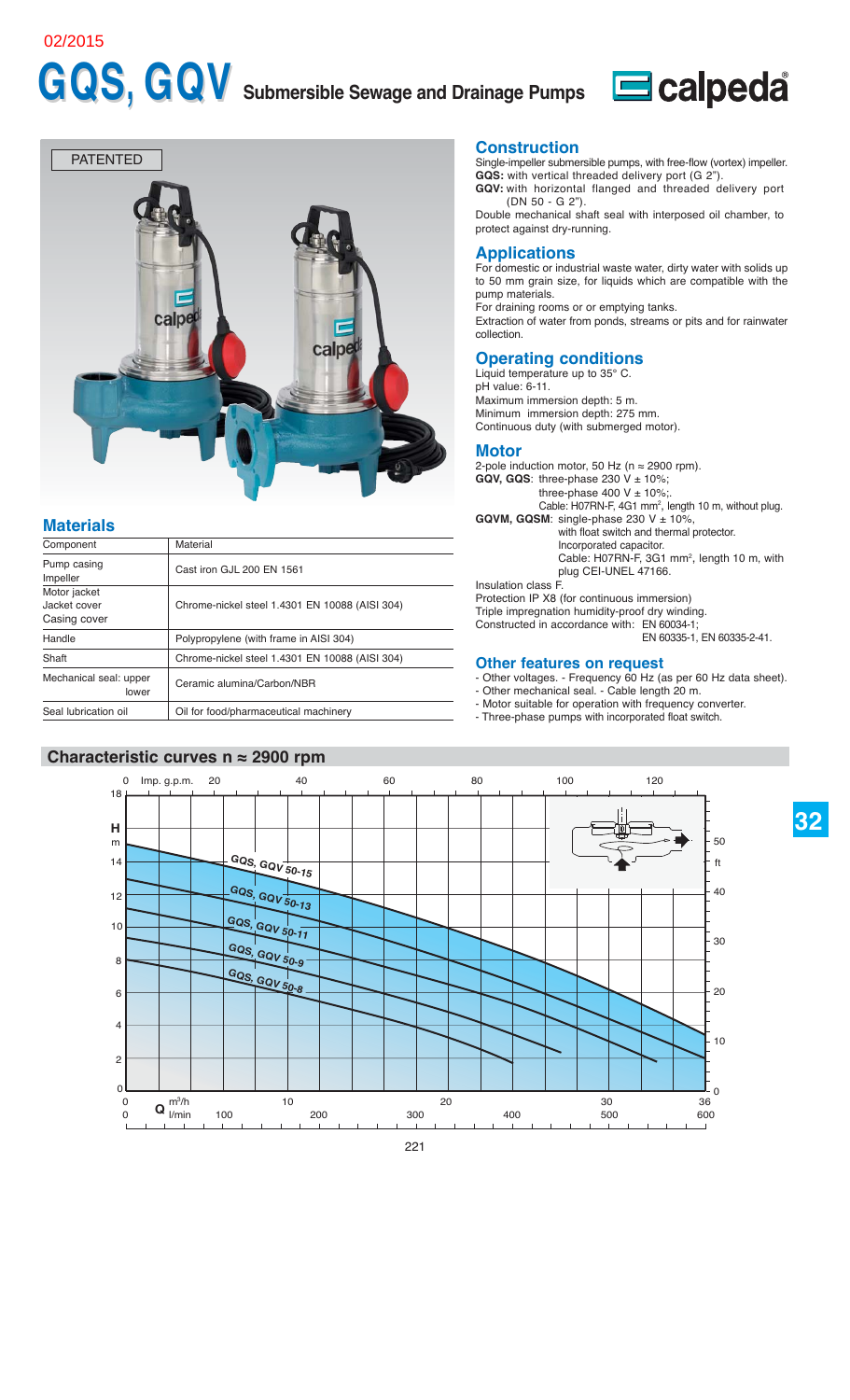# GQV, GQS Submersible Sewage and Drainage Pumps Ecalpeda



### **Performance n ≈ 2900 rpm**

| $3\sim$                            |     | 230V 400V      | 1∼                                     |     | 230V Capacitor |     | P <sub>1</sub>           |      | P <sub>2</sub> | $m^3/h$<br>۱Q  | $\Omega$ | 3    | 6    | 9   | 12             | 15  | 18          | 21  | 24  | 27  | 30  | 33  | 36  |
|------------------------------------|-----|----------------|----------------------------------------|-----|----------------|-----|--------------------------|------|----------------|----------------|----------|------|------|-----|----------------|-----|-------------|-----|-----|-----|-----|-----|-----|
|                                    | A   | A              |                                        | A   | ut             | Vc  | kW                       | kW   | <b>HP</b>      | l/min          | 0        | 50   | 100  | 150 | 200            | 250 | 300         | 350 | 400 | 450 | 500 | 550 | 600 |
| <b>GQS 50-8</b><br><b>GQV 50-8</b> | 2,6 | 1,5            | <b>GQSM 50-8</b><br><b>GQVM 50-8</b>   | 4,3 | 16             |     | 450   0.95   0.55   0.75 |      |                |                | 8        | 7,4  | 6,9  | 6,3 | 5,6            | 4,8 | 4           | 3   | 1,8 |     |     | -   |     |
| GQS 50-9<br><b>GQV 50-9</b>        | 3,1 | 1,8            | <b>GQSM 50-9</b><br><b>GQVM 50-9</b>   | 4,8 | 16             | 450 | 1,1                      | 0.75 |                | H <sub>m</sub> | 9,3      | 8,8  | 8,3  | 7.7 | $\overline{7}$ | 6,2 | 5,3         | 4,3 | 3,2 | 2,2 |     | ٠   |     |
| GQS 50-11<br>GQV 50-11             |     | 2,3            | <b>GQSM 50-11</b><br><b>GQVM 50-11</b> | 6,6 | 25             |     | 450 1.45                 | 0,9  | 1,2            |                | 11       | 10,5 | 10   | 9,3 | 8,6            | 7,8 |             | 6,2 | 5,2 | 4,2 | 3   | 1,8 |     |
| GQS 50-13<br>GQV 50-13             | 5,2 | 3              | <b>GQSM 50-13</b><br><b>GQVM 50-13</b> | 8,4 | 30             | 450 | 1,8                      | 1,1  | 1,5            |                | 12,8     | 12,2 | 11,6 | 11  | 10,3           | 9,5 | 8,6         | 7,7 | 6,7 | 5,7 | 4,5 | 3,3 | 2   |
| GQS 50-15<br>GQV 50-15             | 6,9 | $\overline{4}$ | <b>GQSM 50-15</b><br><b>GQVM 50-15</b> | 12  | 35             | 450 | 2,2                      | 1,5  | $\overline{2}$ |                | 15       | 14,4 | 13,7 | 13  | 12,2           |     | $11,3$ 10.4 | 9,5 | 8,5 | 7.4 | 6,2 | 4,8 | 3,5 |

Density  $\rho = 1000$  kg/m<sup>3</sup>.

P1 Max. power input.  $P_2$  Rated motor power output. Density  $\rho = 1000$  kg/m<sup>3</sup>. Kinematic viscosity  $v = max 20$  mm<sup>2</sup>/sec.

### **Dimensions and weights**



-

**GQSM** 50-15 535 610 350

21,8



| 89<br>ă |
|---------|
| 430     |

| <b>TYPE</b>              |     | mm    | kg    |      |      |  |
|--------------------------|-----|-------|-------|------|------|--|
|                          | fM  | h max | h min | GQV  | GQVM |  |
| GQV(M) 50-8              | 460 | 535   | 275   | 15   | 16   |  |
| GQV(M) 50-9              | 460 | 535   | 275   | 15,2 | 16,2 |  |
| GQV(M) 50-11             | 485 | 560   | 300   | 16   | 18   |  |
| GQV(M) 50-13             | 505 | 580   | 320   | 19   | 20,5 |  |
| GQV<br>50-15             | 505 | 580   | 320   | 20,5 |      |  |
| <b>GQVM</b><br>$50 - 15$ | 535 | 610   | 350   |      | 22   |  |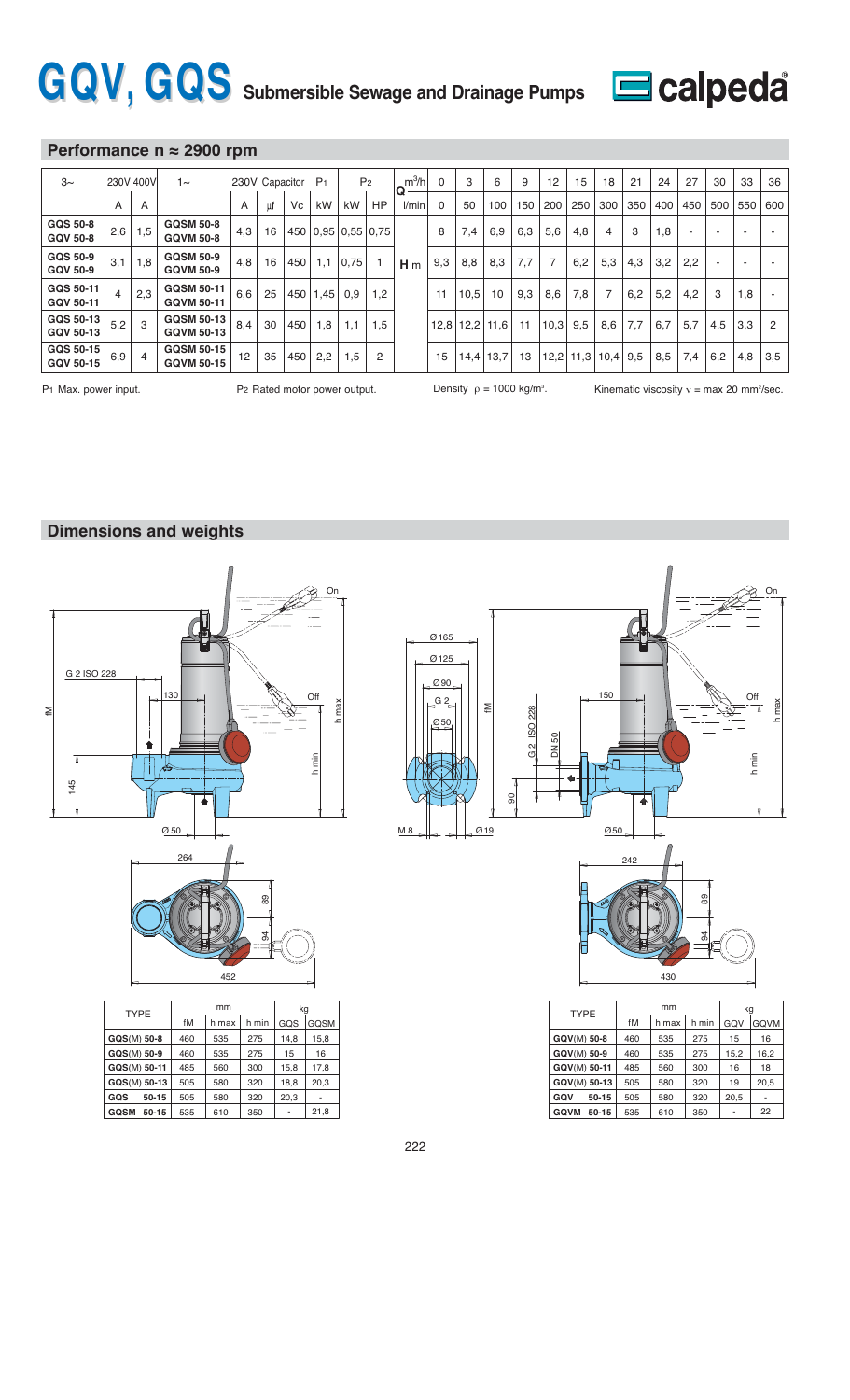



# **Installation examples**









mm

320 320

h min

580 580

h max

pipes screwed into the ports

 $\leftarrow$ Pump with threaded ports: pipes with union couplings

(locally available)



Pump with DN 50 flanged ports: pipes with counter-flanges